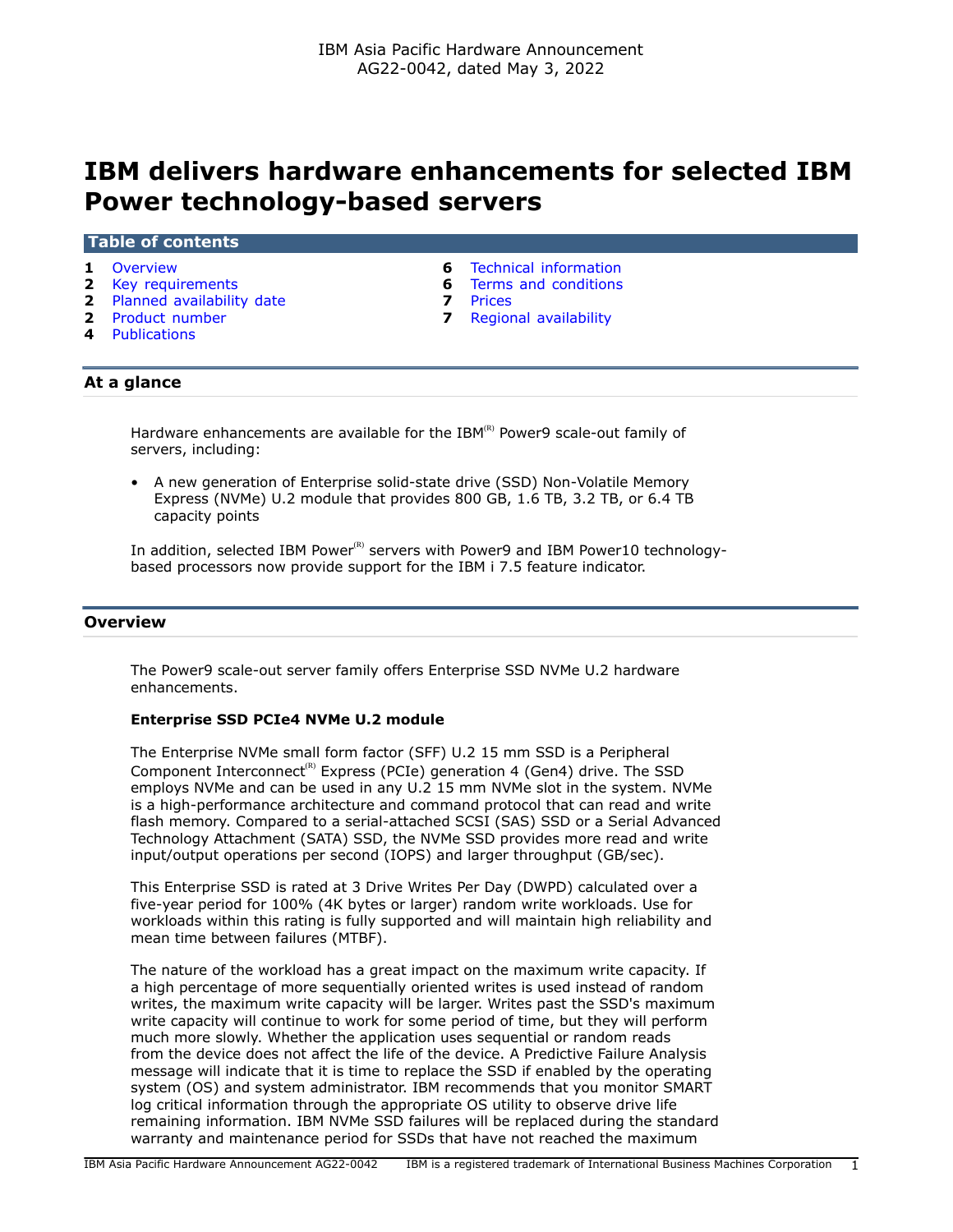number of write cycles. SSDs that reach this limit may fail to operate according to specifications and must be replaced at the client's expense. The adapter supports boot on Power with Fcode. Data redundancy on a failed SSD may be provided by OS mirroring or software RAID wherever applicable.

This PCIe4 NVMe device can have 64 namespaces per device.

## **Multi-OS server feature numbers**

| <b>Enterprise SSD NVMe U.2</b> | <b>Power9 servers</b>                     |
|--------------------------------|-------------------------------------------|
| 800 GB                         | #FSSA <sup>1</sup>                        |
| 1.6 TB                         | #FS3C <sup>1</sup> and #FS3B <sup>2</sup> |
| 3.72 TB                        | #FS3F <sup>1</sup> and #FS3D <sup>2</sup> |
| 6.4 TB                         | #FS3G <sup>1</sup> and #FS3F <sup>2</sup> |

Software requirements, assuming the server supports this software level:

- $AIX^{(R)}$  supported.
- Linux $<sup>(R)</sup>$  supported.</sup>
- IBM i See the Feature description section of the Sales Manual for specific software requirements.

# **IBM i 7.5 Indicator (#EB75)**

Selected Power servers with Power10 and Power9 technology-based processors now support the IBM i 7.5 indicator feature. IBM i 7.5 contains enhancements to many base operating system components and to the Licensed Program Products in the IBM i Portfolio. For technical details for IBM i enhancements delivered with IBM i 7.5, see the [IBM i Technology Updates](https://www.ibm.com/support/pages/node/1119129) wiki.

**1** IBM i supported

**2** IBM AIX, Linux, and VIOS supported

# <span id="page-1-0"></span>**Key requirements**

Not applicable

# <span id="page-1-1"></span>**Planned availability date**

- May 27, 2022, except for feature EB75 and feature AJPA
- May 10, 2022, for feature EB75
- May 20, 2022, for feature AJPA

Availability within a country is subject to local legal requirements.

# **Reference information**

For additional information about IBM i 7.5, see [AP22-0075,](http://www.ibm.com/common/ssi/cgi-bin/ssialias?infotype=an&subtype=ca&appname=gpateam&supplier=872&letternum=ENUSAP22-0075) dated May 3, 2022.

# <span id="page-1-2"></span>**Product number**

The following are newly announced features on the specific models of the IBM Power Systems 7965, 9009, 9080, and 9223 machine type:

# **Planned Availability Date May 10, 2022**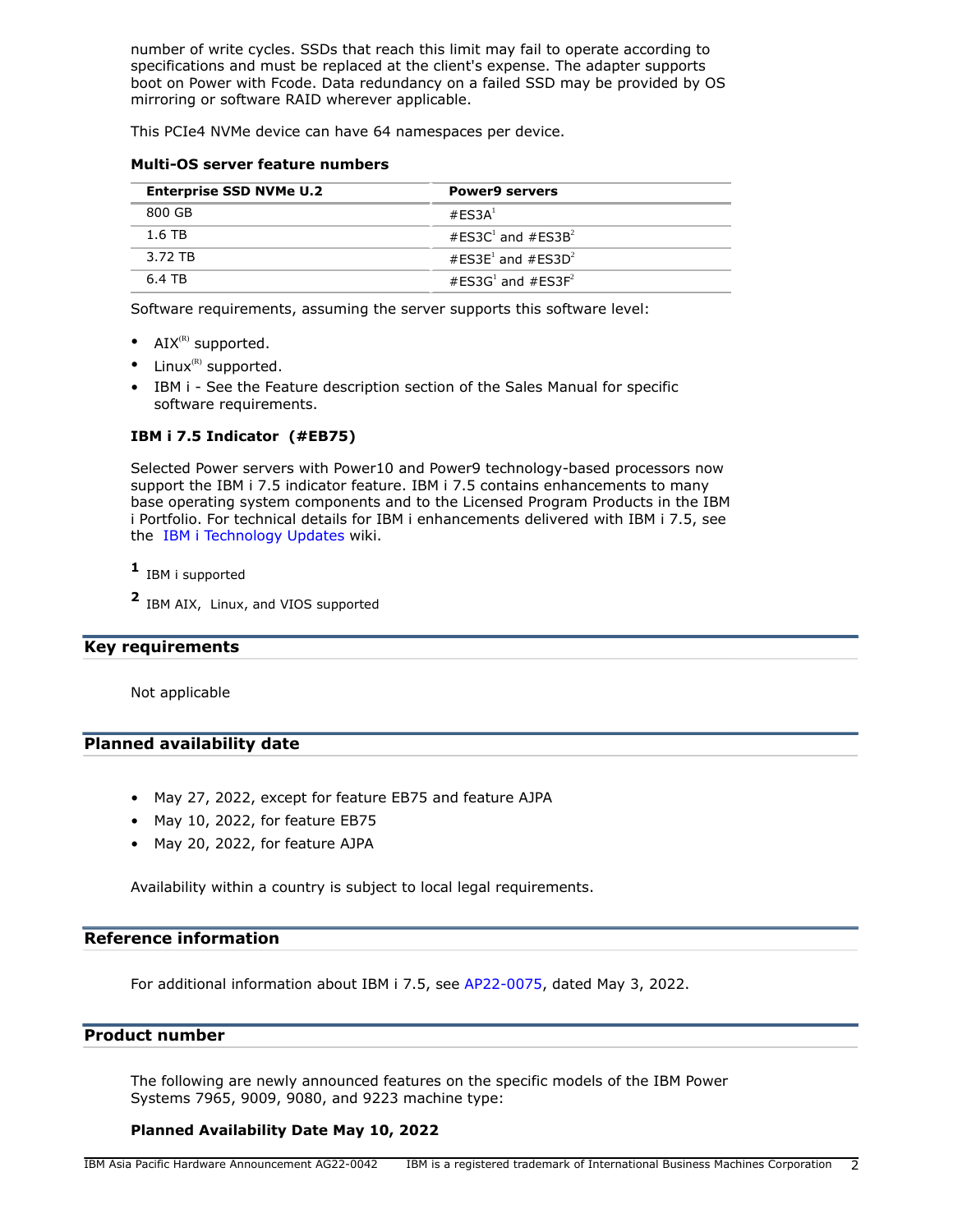# *New Feature*

| Description         | Machine<br>type | Model<br>number | Feature<br>number |
|---------------------|-----------------|-----------------|-------------------|
| IBM i 7.5 Indicator | 9009            | 22A             | EB75              |
|                     | 9009            | 22G             |                   |
|                     | 9009            | 41A             |                   |
|                     | 9009            | 41 <sub>G</sub> |                   |
|                     | 9009            | 42A             |                   |
|                     | 9009            | 42G             |                   |
|                     | 9080            | <b>HEX</b>      |                   |
|                     | 9080            | M9S             |                   |
|                     | 9223            | 22H             |                   |
|                     | 9223            | 22 <sub>S</sub> |                   |
|                     | 9223            | 42H             |                   |
|                     | 9223            | 42s             |                   |

The following are newly announced features on the specific models of the IBM Power Systems 7965, 9009, 9080, and 9223 machine type:

# **Planned Availability Date May 20, 2022**

## *New Feature*

| Description               | tvpe | number number | Machine Model Feature |
|---------------------------|------|---------------|-----------------------|
| ESS 3500 Solution Specify | 7965 | S42           | <b>AJPA</b>           |
|                           |      |               |                       |

The following are newly announced features on the specific models of the IBM Power Systems 7965, 9009, 9080, and 9223 machine type:

# **Planned Availability Date May 27, 2022**

## *New Feature*

| Description                                      | Machine<br>type      | Mode1<br>number               | Feature<br>number |
|--------------------------------------------------|----------------------|-------------------------------|-------------------|
| ES3A Load Source Specify (800 GB 4K NVMe U.2 SSD |                      |                               |                   |
| PCIe4 for IBM i)                                 | 9009<br>9009<br>9009 | 22G<br>41 <sub>G</sub><br>42G | <b>ELYA</b>       |
| ES3C Load Source Specify (1.6 TB 4K NVMe U.2 SSD |                      |                               |                   |
| PCIe4 for IBM i)                                 | 9009<br>9009         | 22G<br>41 <sub>G</sub>        | <b>ELYC</b>       |
| ES3E Load Source Specify (3.2 TB 4K NVMe U.2 SSD | 9009                 | 42G                           |                   |
| PCIe4 for IBM i)                                 | 9009<br>9009         | 41G<br>42G                    | <b>ELYE</b>       |
| ES3G Load Source Specify (6.4 TB 4K NVMe U.2 SSD |                      |                               |                   |
| PCIe4 for IBM i)                                 | 9009<br>9009         | 41G<br>42G                    | <b>ELYG</b>       |
| Enterprise 800GB SSD PCIe4 NVMe U.2 module for   |                      |                               |                   |
| IBM i                                            | 9009                 | 22G                           | ES <sub>3</sub> A |
|                                                  | 9009<br>9009         | 41 <sub>G</sub><br>42G        |                   |
|                                                  | 9223                 | 42S                           |                   |
| Enterprise 1.6 TB SSD PCIe4 NVMe U.2 module for  |                      |                               |                   |
| AIX/Linux                                        | 9009                 | 22G                           | ES3B              |
|                                                  | 9009                 | 41G                           |                   |
|                                                  | 9009                 | 42G                           |                   |
|                                                  | 9223                 | 22S                           |                   |
|                                                  | 9223                 | 42S                           |                   |
| Enterprise 1.6 TB SSD PCIe4 NVMe U.2 module for  |                      |                               |                   |
| IBM i                                            | 9009                 | 22G                           | ES3C              |
|                                                  | 9009                 | 41G                           |                   |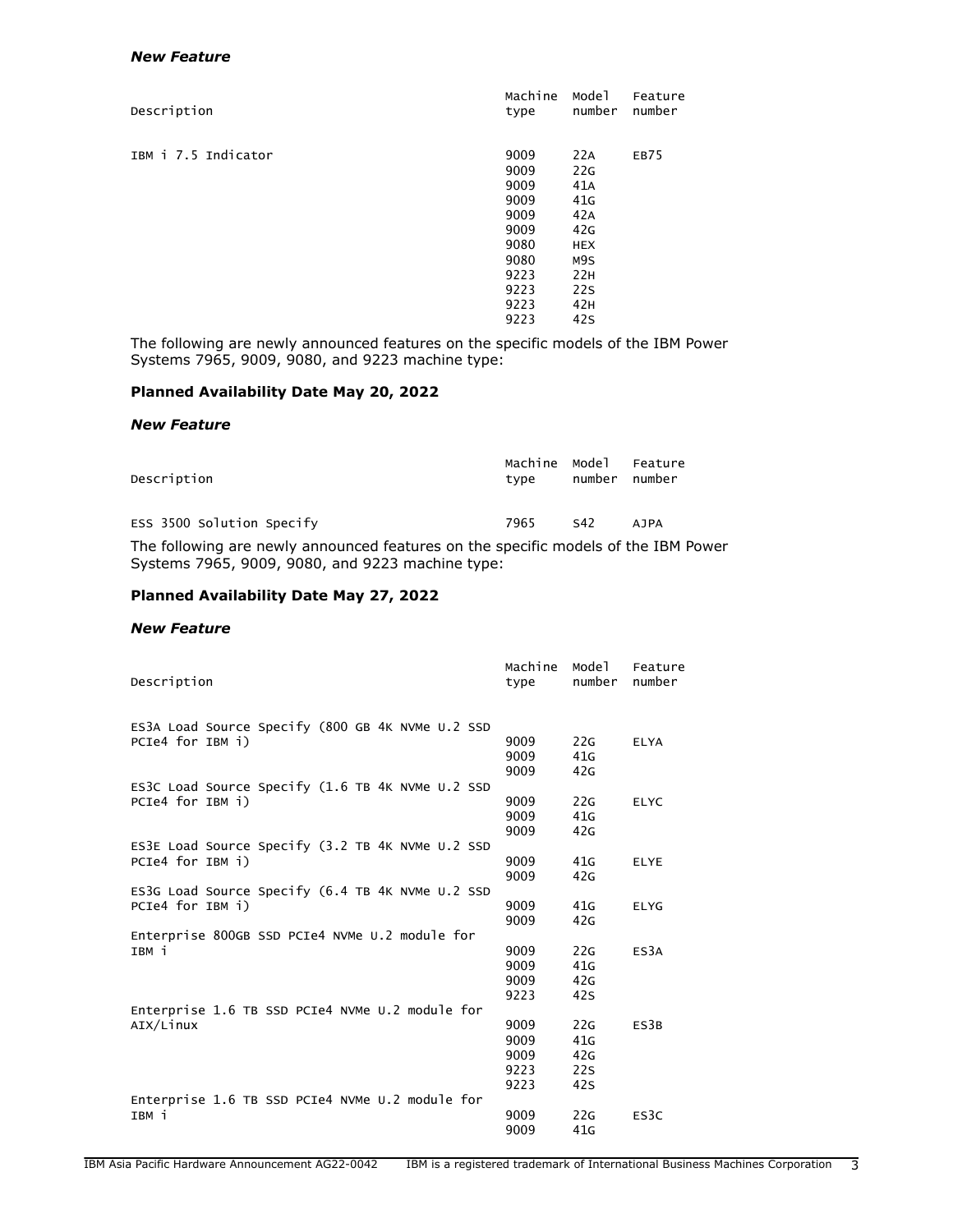| 9009 | 42G             |      |
|------|-----------------|------|
| 9223 | 42s             |      |
|      |                 |      |
| 9009 | 22G             | ES3D |
| 9009 | 41 <sub>G</sub> |      |
| 9009 | 42G             |      |
| 9223 | 22S             |      |
| 9223 | 42s             |      |
|      |                 |      |
| 9009 | 41G             | ES3E |
| 9009 | 42G             |      |
| 9223 | 42s             |      |
|      |                 |      |
| 9009 | 22G             | ES3F |
| 9009 | 41 <sub>G</sub> |      |
| 9009 | 42G             |      |
| 9223 | 22S             |      |
| 9223 | 42s             |      |
|      |                 |      |
| 9009 | 41G             | ES3G |
| 9009 | 42G             |      |
| 9223 | 42s             |      |
|      |                 |      |

# <span id="page-3-0"></span>**Publications**

No publications are shipped with the announced products.

To access the IBM Publications Center Portal, go to the [IBM Publications Center](https://www.ibm.com/resources/publications) website.

The Publications Center is a worldwide central repository for IBM product publications and marketing material with a catalog of 70,000 items. Extensive search facilities are provided. A large number of publications are available online in various file formats, which can currently be downloaded.

#### **National language support**

Not applicable

# **Services**

#### **IBM Systems Lab Services**

Systems Lab Services offers infrastructure services to help build hybrid cloud and enterprise IT solutions. From servers to storage systems and software, Systems Lab Services can help deploy the building blocks of a next-generation IT infrastructure to empower a client's business. Systems Lab Services consultants can perform infrastructure services for clients online or onsite, offering deep technical expertise, valuable tools, and successful methodologies. Systems Lab Services is designed to help clients solve business challenges, gain new skills, and apply best practices.

Systems Lab Services offers a wide range of infrastructure services for IBM Power servers, IBM Storage systems, IBM  $Z^{(R)}$ , and IBM LinuxONE. Systems Lab Services has a global presence and can deploy experienced consultants online or onsite around the world.

For assistance, contact Systems Lab Services at ibmsls@us.ibm.com.

To learn more, see the [IBM Systems Lab Services](https://www.ibm.com/it-infrastructure/services/lab-services) website.

# **IBM ConsultingTM**

As transformation continues across every industry, businesses need a single partner to map their enterprise-wide business strategy and technology infrastructure. IBM Consulting is the business partner to help accelerate change across an organization.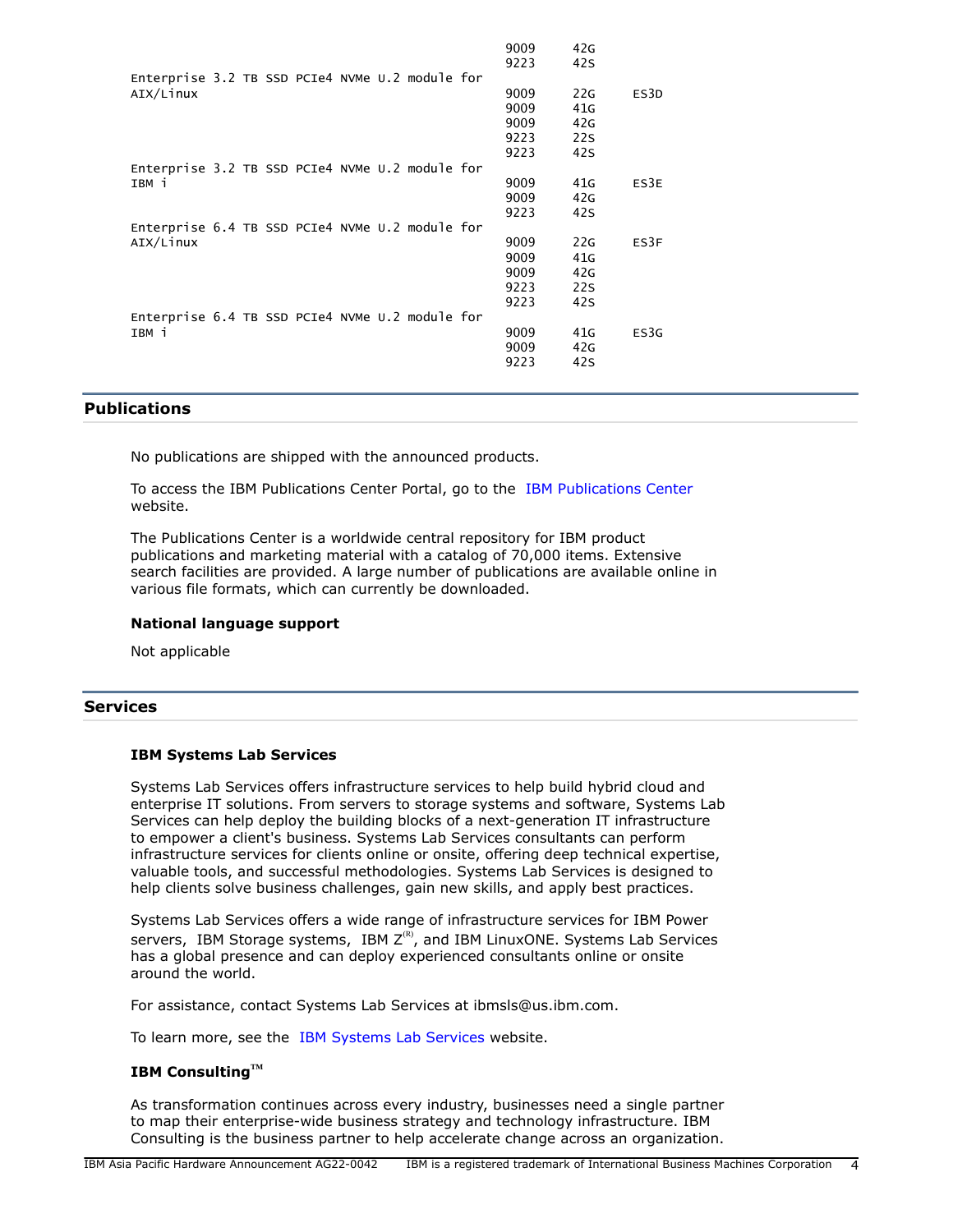IBM specialists can help businesses succeed through finding collaborative ways of working that forge connections across people, technologies, and partner ecosystems. IBM Consulting brings together the business expertise and an ecosystem of technologies that help solve some of the biggest problems faced by organizations. With methods that get results faster, an integrated approach that is grounded in an open and flexible hybrid cloud architecture, and incorporating technology from IBM Research<sup>(R)</sup> and IBM Watson<sup>(R)</sup> AI, IBM Consulting enables businesses to lead change with confidence and deliver continuous improvement across a business and its bottom line.

For additional information, see the [IBM Consulting](https://www.ibm.com/consulting) website.

# **IBM Technology Support Services (TSS)**

Get preventive maintenance, onsite and remote support, and gain actionable insights into critical business applications and IT systems. Speed developer innovation with support for over 240 open-source packages. Leverage powerful IBM analytics and AI-enabled tools to enable client teams to manage IT problems before they become emergencies.

TSS offers extensive IT maintenance and support services that cover more than one niche of a client's environment. TSS covers products from IBM and OEMs, including servers, storage, network, appliances, and software, to help clients ensure high availability across their data center and hybrid cloud environment.

For details on available services, see the [Technology support for hybrid cloud](https://www.ibm.com/services/technology-support) [environments](https://www.ibm.com/services/technology-support) website.

# **IBM Expert Labs**

Expert Labs can help clients accelerate their projects and optimize value by leveraging their deep technical skills and knowledge. With more than 20 years of industry experience, these specialists know how to overcome the biggest challenges to deliver business results that can have an immediate impact.

Expert Labs' deep alignment with IBM product development allows for a strategic advantage as they are often the first in line to get access to new products, features, and early visibility into roadmaps. This connection with the development enables them to deliver First of a Kind implementations to address unique needs or expand a client's business with a flexible approach that works best for their organization.

For additional information, see the [IBM Expert Labs](https://www.ibm.com/products/expertlabs) website.

# **IBM Security(R) Expert Labs**

With extensive consultative expertise on IBM Security software solutions, Security Expert Labs helps clients and partners modernize the security of their applications, data, and workforce. With an extensive portfolio of consulting and learning services, Expert Labs provides project-based and premier support service subscriptions.

These services can help clients deploy and integrate IBM Security software, extend their team resources, and help guide and accelerate successful hybrid cloud solutions, including critical strategies such as zero trust. Remote and on-premises software deployment assistance is available for IBM Cloud Pak $R<sup>(R)</sup>$  for Security, IBM Security QRadar<sup>(R)</sup>/QRoC, IBM Security SOAR/Resilient<sup>(R)</sup>, IBM i2<sup>(R)</sup>, IBM Security Verify, IBM Security Guardium<sup>(R)</sup>, and IBM Security MaaS360<sup>(R)</sup>.

For more information, contact Security Expert Labs at sel@us.ibm.com.

For additional information, see the [IBM Security Expert Labs](https://www.ibm.com/security/security-expert-labs) website.

## **IBM support**

For installation and technical support information, see the [IBM Support Portal.](https://www.ibm.com/mysupport/s/?language=en_US)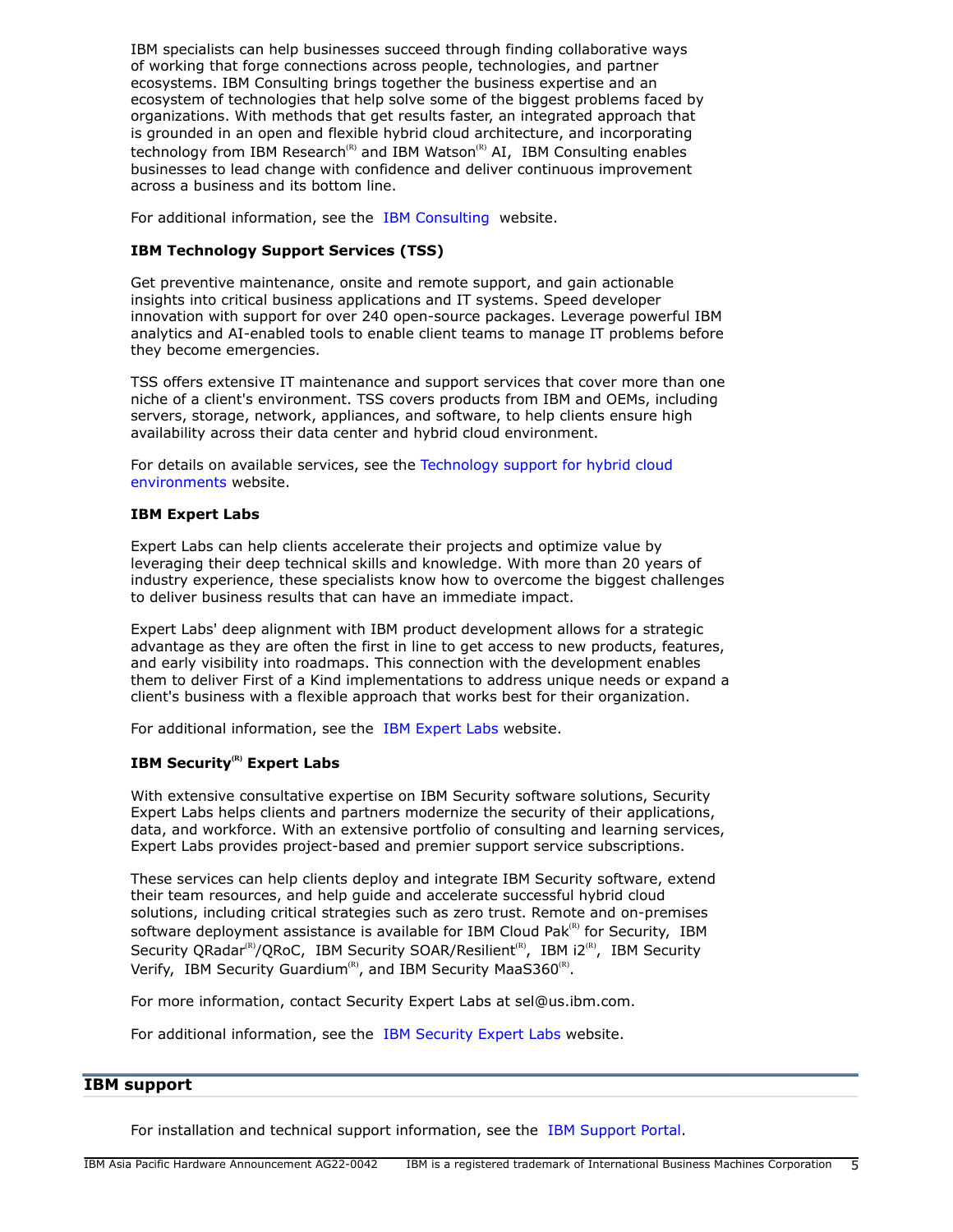# **IBM Client Engineering for Systems**

Client Engineering for Systems is a framework for accelerating digital transformation. It helps you generate innovative ideas and equips you with the practices, technologies, and expertise to turn those ideas into business value in weeks. When you work with Client Engineering for Systems, you bring pain points into focus. You empower your team to take manageable risks, adopt leading technologies, speed up solution development, and measure the value of everything you do. Client Engineering for Systems has experts and services to address a broad array of use cases, including capabilities for business transformation, hybrid cloud, analytics and AI, infrastructure systems, security, and more. Contact Client Engineering at sysgarage@ibm.com.

# <span id="page-5-0"></span>**Technical information**

### **Planning information**

#### *Cable orders*

No cables are required.

### **Security, auditability, and control**

The client is responsible for evaluation, selection, and implementation of security features, administrative procedures, and appropriate controls in application systems and communications facilities.

## <span id="page-5-1"></span>**Terms and conditions**

## **Field-installable feature**

Yes

### **Warranty period**

To obtain copies of the IBM Statement of Limited Warranty, contact your reseller or IBM. An IBM part or feature installed during the initial installation of an IBM machine is subject to the full warranty period specified by IBM. An IBM part or feature that replaces a previously installed part or feature assumes the remainder of the warranty period for the replaced part or feature. An IBM part or feature added to a machine without replacing a previously installed part or feature is subject to a full warranty. Unless specified otherwise, the warranty period, type of warranty service, and service level of a part or feature are the same as those for the machine in which it is installed.

IBM Solid State Drive (SSD) and Non-Volatile Memory Express (NVMe) devices identified in this document may have a maximum number of write cycles. IBM SDD and NMVe device failures will be replaced during standard warranty and maintenance period for devices that have not reached the maximum number of write cycles. Devices that reach this limit may fail to operate according to specifications and must be replaced at the client's expense. Individual service life may vary and can be monitored using an operating system command.

## **Customer setup**

Yes

#### **Machine code**